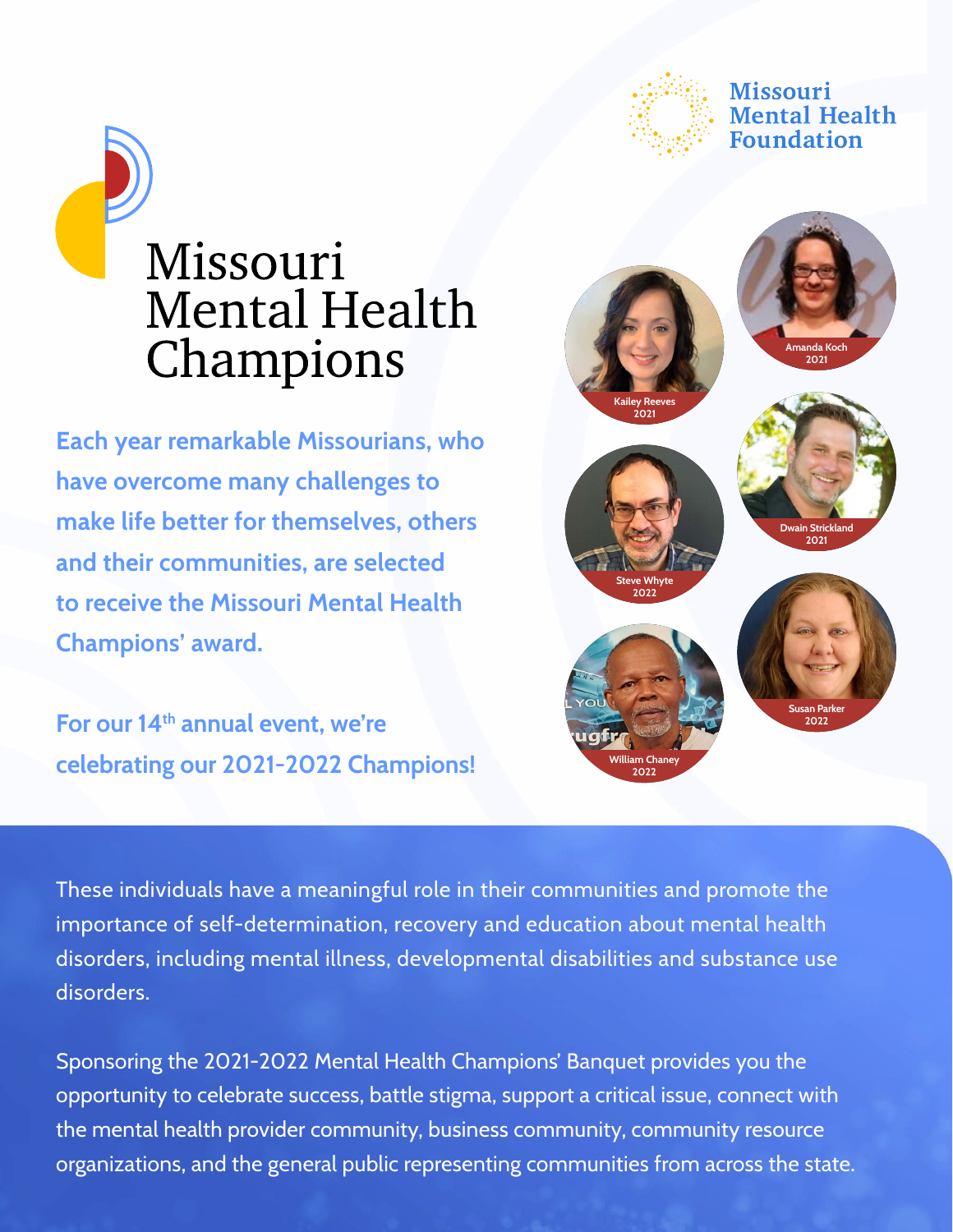

**Event** 

**Details**



### Missouri **Mental Health Foundation**

# **Ross Szabo**

#### **Keynote Speaker**

Ross was diagnosed with bipolar disorder at age 16 and was hospitalized for attempting to take his own life during his senior year of high school. He tried to hide what he was feeling to convince everyone that everything was okay, but that can only last for so long.

Ross uses tasteful humor and insights to help us understand common mental health conditions and individual differences. He is now the CEO of the Human Power Project, and is an award-winning mental health speaker, writer, trainer and Returned Peace Corps Volunteer. He is also the co-author of Behind Happy Faces; Taking Charge of Your Mental Health.

| Date:            | <b>Tuesday, May 3, 2022</b>                                                                             |                                                                                      |
|------------------|---------------------------------------------------------------------------------------------------------|--------------------------------------------------------------------------------------|
| Location:        | <b>Capitol Plaza Hotel &amp; Convention Center</b><br>415 W. McCarty Street<br>Jefferson City, MO 65101 |                                                                                      |
| <b>Schedule:</b> | 5:00pm                                                                                                  | <b>Social Hour</b><br><b>Silent Auction</b><br><b>Director's Creativity Showcase</b> |
|                  | 6:00pm<br>$6:45$ p.m.                                                                                   | <b>Dinner Served</b><br>Awards Program & Keynote Speaker                             |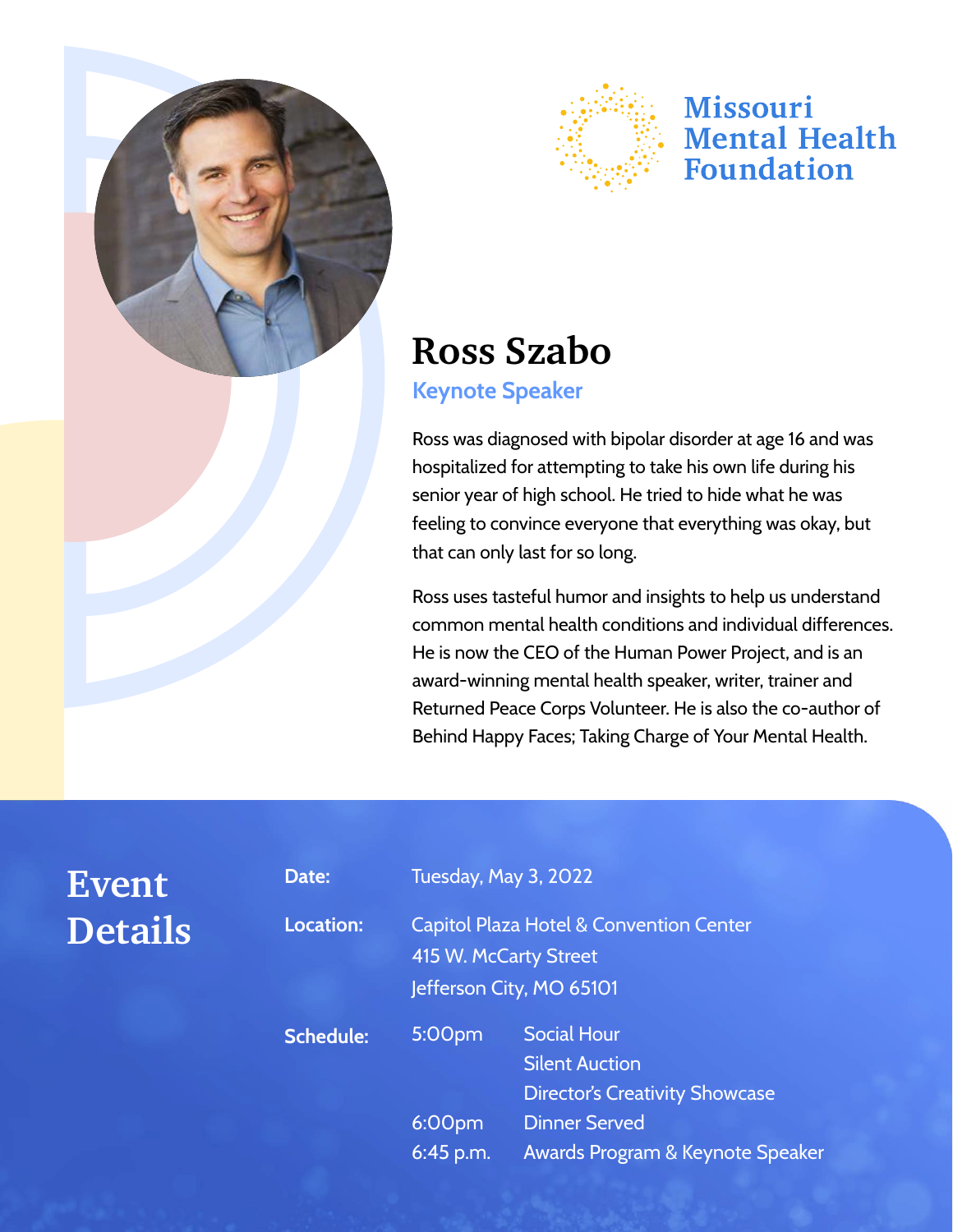# **Sponsorship Levels**

**Join us in recognizing and celebrating three individuals who are the recipients of the 2021-2022 Missouri Mental Health Champions' Award! You will hear inspiring stories of persistence and triumph in the face of daily challenge and adversity.**

## **Gold - \$2,500**

- Sponsor recognition in media advertising
- Sponsor acknowledgement on social media
- Full page ad in keepsake program
- **Invitation to VIP Reception**
- Prominently identified banquet table for 10 located in prime location
- Sponsor recognition during banquet by Emcee and on-screen display

### **Silver - \$1,500**

- Sponsor acknowledgement on social media
- Logo included in keepsake program
- Prominently identified banquet table for 10
- Sponsor recognition during banquet by Emcee and on-screen display

## **Supporter - \$500**

• Sponsor's logo or personal name will appear in keepsake program

### **Silent Auction**

Donations will support the Foundation's on-going efforts to provide broad-based public education, awareness and stigma reduction services.

**If you would like to make a donation towards the Silent Auction**, please contact us at 573-635-9201. Donations for the auction will be accepted until **March 15, 2022**.